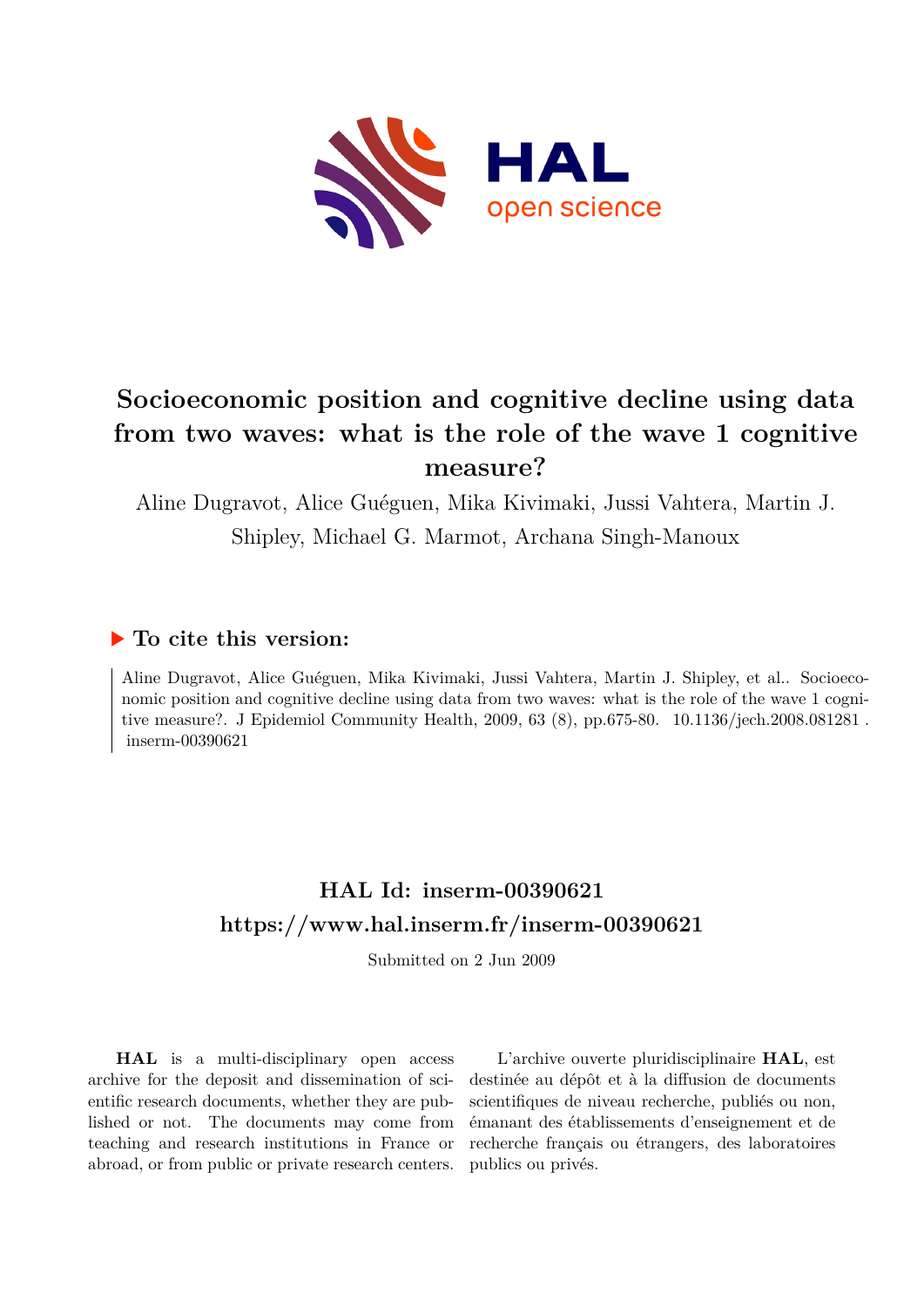## Socioeconomic position and cognitive decline using data from 2 waves: What is the role of the wave 1 cognitive measure?

Aline Dugravot<sup>1</sup> Alice Guéguen<sup>1</sup> Mika Kivimaki<sup>2</sup> Jussi Vahtera<sup>3</sup> Martin Shipley<sup>2</sup> Michael G. Marmot<sup>2</sup> Archana Singh-Manoux<sup>1,2,4\*</sup>

\*Corresponding author  $&$  address <sup>1</sup>INSERM, U687-IFR69 Hôpital Paul Brousse; Bâtiment 15/16 16 Avenue Paul Vaillant Couturier 94807 Villejuif Cedex, France Telephone: +33 (0)1 77 74 74 10 Fax: +33 (0)1 77 74 74 03 Email: Archana Singh-Manoux@inserm.fr

<sup>2</sup>Department of Epidemiology and Public Health University College London, United Kingdom

<sup>3</sup>Finnish Institute of Occupational Health, Helsinki, Finland

<sup>4</sup>Centre de Gérontologie, Hôpital Ste Périne, AP-HP, France

Word count: abstract  $-225$ ; main text  $-3634$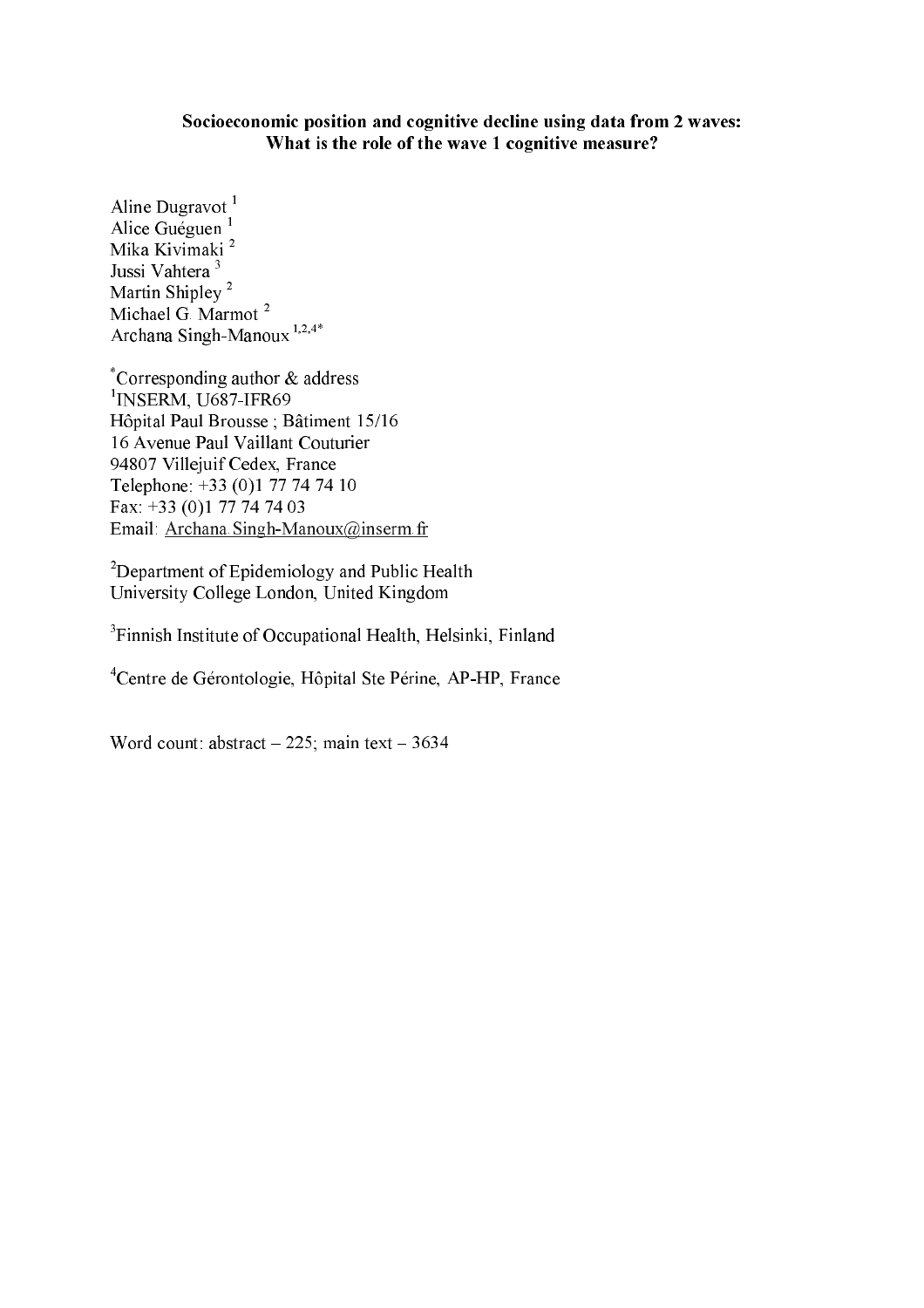# **ABSTRACT**

**Background**: Analysis of change in health status using data from two waves can be examined either adjusted or unadjusted for baseline health status. We assess the effect of socioeconomic position (SEP) on cognitive change using both these strategies and discuss the implications of the analyses.

Methods: Data come from 1261 men and 483 women of the Whitehall II cohort study, aged 50-55 years at wave 1. Cognition was assessed at both waves using a test of verbal memory, and two tests of verbal fluency. Analysis of Variance (ANOVA) was used to estimate the effect of SEP on change score and analysis of covariance (ANCOVA) to estimate this effect adiusted for the baseline cognitive score. Then the ANCOVA estimates were corrected for bias due to measurement error (estimated based on 3-month test-retest). Finally, ANCOVA estimates were examined for increasing levels of measurement error.

**Results:** The results of the ANOVA suggest no effect of SEP on cognitive decline. In contrast, the ANCOVA suggests significantly greater cognitive decline in the lower SEP groups. However, the ANCOVA estimates for the effect of wave 1 cognition show evidence for regression to the mean due to the presence of measurement error. The corrected ANCOVA estimates show no association between SEP and cognitive decline.

**Conclusions:** We recommend caution when using ANCOVA, or adjustment for baseline, in the analysis of change using two waves of observational data.

Keywords: t-test, ANCOVA, Lord's paradox, cognitive decline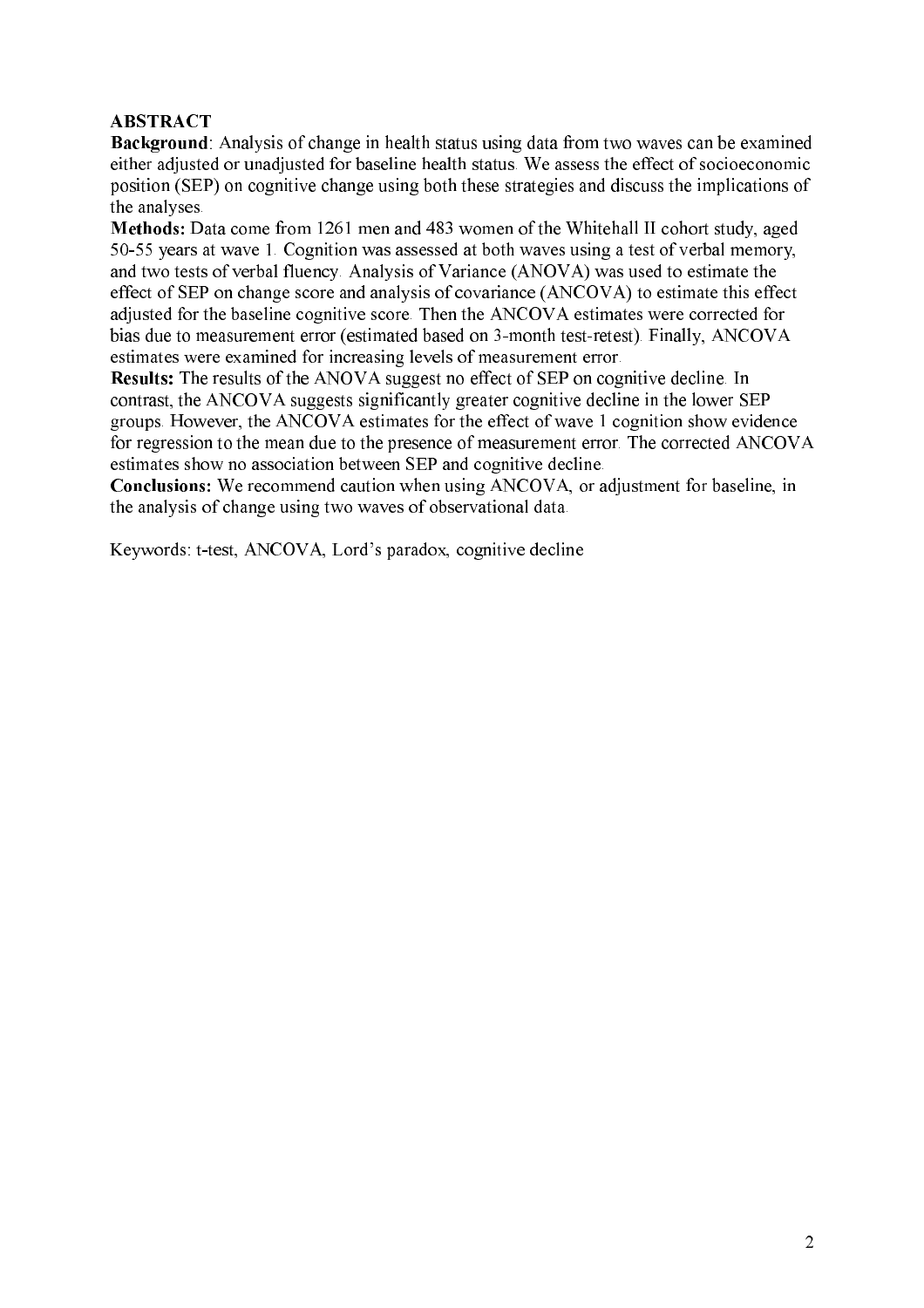#### **INTRODUCTION**

Socioeconomic position (SEP), assessed by education, occupation or income, has been shown to be associated with cognition [1 2 3 4] There is also evidence to suggest that SEP is associated with cognitive decline, but most of this research is on the elderly [3 5 6 7 8 9] Recent research suggests that midlife is a critical period for cognition, [10] adding to previous work that show some decline in cognition already in midlife. [11] However, it remains unclear whether SEP influences cognitive decline in midlife.

It is widely accepted that the analysis of change is best examined using longitudinal models with multiple repeated measures [12] However two-wave data are more widely available than multiple-wave data, with the difference between the two measures used to define decline, or change. There are at least two widely used analytical strategies to examine change using data from two waves. Both approaches attempt to address the same causal question, namely the extent to which changes in the exposure results in changes in the outcome measure. The first approach consists of regressing the change score on the predictor. This is equivalent to analysing the change score using analysis of variance (ANOVA). When the predictor has only two levels this is also equivalent to performing a *t*-test between the two levels of the predictor. The second strategy consists of regressing the wave 2 measure on the wave 1 measure and the predictor in an analysis of covariance (ANCOVA). Inconsistency in the results from these two approaches is often observed in observational studies and is known as the Lord's Paradox. [13 14] In fact, these two approaches estimate statistical parameters that correspond to the causal question mentioned above under slightly different sets of assumptions [15 16] The first approach estimates the crude or the *unconditional* effect of the predictor on the change score. The second approach provides a *conditional* effect of the predictor on change, the condition being that the wave 1 outcome is similar in all predictor groups. In practice, both ANOVA and ANCOVA analyses are often carried out by using least squares regression which provides a more flexible method of analysis and can easily incorporate further control and adjustment for other baseline covariates.

In regression analysis the independent variable is assumed to be measured without error. Cognitive test scores are an imprecise measure of true cognitive function and are likely to be measured with some error. ANCOVA involves including the baseline cognitive score as an independent variable, contributing in some cases to bias in the ANCOVA estimates for the effect of SEP on cognition. More precisely, measurement error in the wave 1 cognition score results in an attenuation of its estimated effect on wave 2 cognition score [17 18] If the wave 1 cognitive score in ANCOVA is related to the predictor, then the estimation of the effect of the predictor will be biased [19 20 21] However, including the wave 1 cognitive score in ANCOVA when it is **not** related to the predictor does not bias the effect of the predictor on wave 2 cognitive score. Under this condition, the ANCOVA provides a more precise estimate of the effect of the predictor compared to the ANOVA, [22 23] making it particularly suitable to randomized controlled trials and other situations when there is no association between the predictor and the wave 1 value of the outcome measure.[23] However, when the predictor and wave 1 outcome measure are associated, there are various methods to correct estimates derived from ANCOVA for the effects of measurement error [20 24 25]

Research on cognitive decline using data from two waves is widespread [3 6 8 26 27 28 29] In general terms, little attention has been paid to the implications of the analytical strategy. The objective of our study is to examine the effect of SEP on cognitive change in midlife using data from two waves, separated by 5 years. We estimate and compare the effect of SEP on cognitive change using the ANOVA and the ANCOVA approaches outlined above. A further objective is to examine whether the ANCOVA estimates corrected for bias due to measurement error allows judgements to be made about the estimated effect of SEP on cognitive decline in midlife.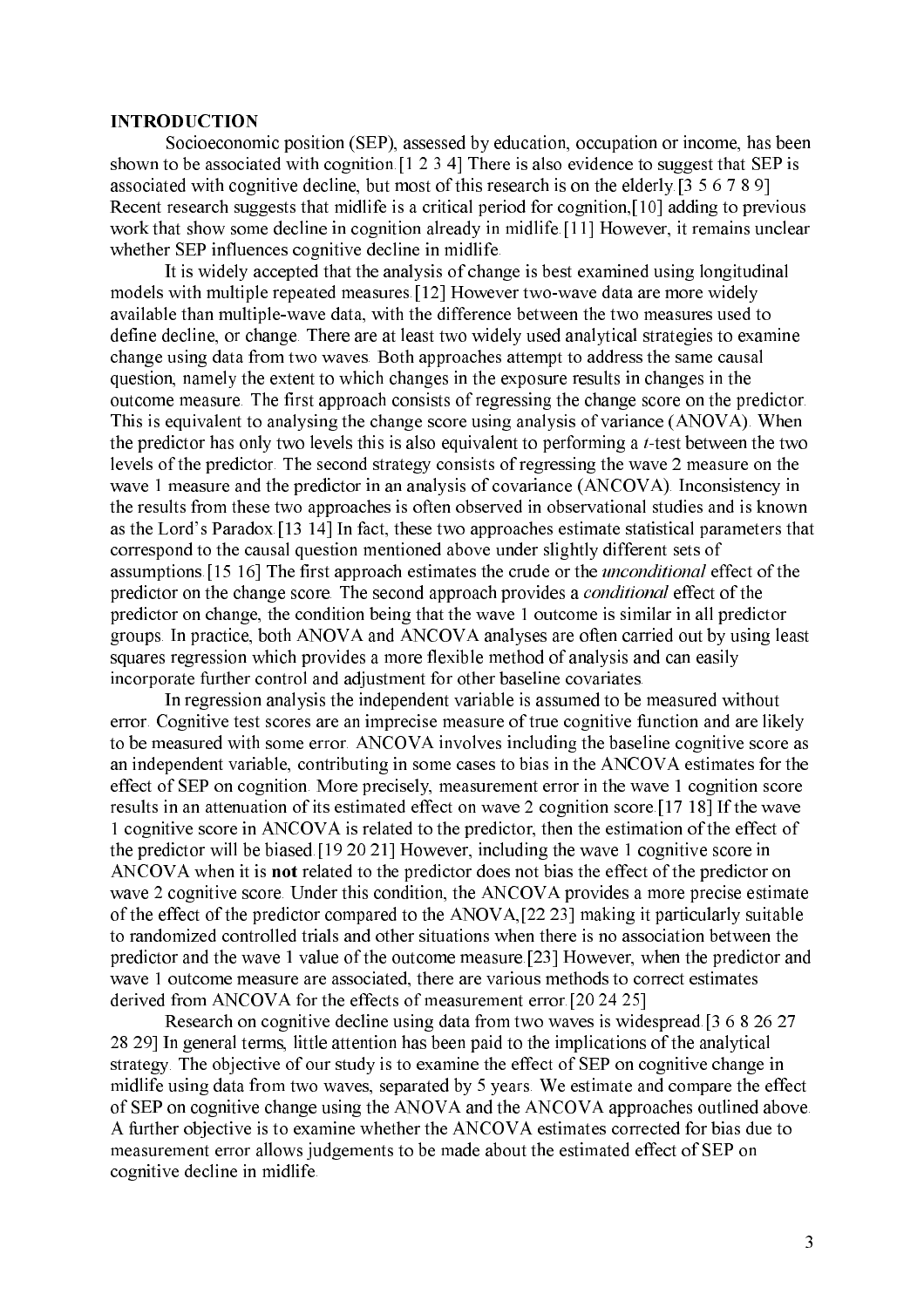### **METHODS**

Data were drawn from the Whitehall II study, established in 1985 as a longitudinal study to examine the socioeconomic gradient in health and disease among 10308 civil servants (6895 men and 3413 women).[30] All civil servants aged 35-55 years in 20 London based departments were invited to participate by letter, and 73% agreed. Baseline examination took place during 1985-1988, and involved a clinical examination and a self-administered questionnaire. Subsequent phases of data collection have alternated between postal questionnaire alone and postal questionnaire accompanied by a clinical examination. Since baseline seven phases of data collection have been completed.

#### Socioeconomic position (SEP)

Our indicator of SEP was employment grade in the British civil service at Phase 1, a measure which is associated with salary, social status and level of responsibility. We classified grade into three categories representing high (administrative grades), intermediate (professional or executive grades) and low (clerical or support grades) SEP. This measure of SEP was assessed on average 15 years prior to the measurement of wave 1 cognition. Cognitive function

Assessment of cognitive function was introduced for the first time to the full Whitehall II sample at the fifth phase (1997-1999) of data collection. The cognitive data used in the analysis come from Phases 5 (considered to be wave 1) and 7 (2002-2004, wave 2 for our analysis). Cognition was assessed using five standard cognitive tests in the Whitehall II cohort.<sup>[4]</sup> In our study, we have chosen to use three of the five tests that were little influenced by ceiling and floor effects, a source of potential bias in the analyses. The first test was a 20word free-recall test of short-term verbal memory. Participants were presented with a list of 20 one- or two-syllable words at 2-second intervals and were then asked to recall in writing as many of the words as they could, in any order; they had two minutes to do so. The other two tests measured verbal fluency: phonemic and semantic fluency. Phonemic fluency was assessed via "s" words and semantic fluency via "animal" words. Participants were asked to recall in writing as many words beginning with "s" and as many "animal" names as they could. One minute was allowed for each test. The scores on all three tests represent the number of correct words.

#### **Statistical analysis**

The analysis reported in this paper was based on a sub sample of participants aged 50 to 55 years at wave 1 of the cognitive data collection. SEP was examined as a categorical variable with high SEP as the reference. Descriptive analysis on the association between SEP and cognitive performance at wave 1 was carried out using analysis of variance (ANOVA), separately in men and women and was adjusted for age. In subsequent analyses men and women were combined as there were no real differences in the estimated effects.

Cognitive change was defined as the difference between cognitive scores at wave 2 and at wave 1, a negative change score indicated cognitive decline. The effect of SEP on cognitive change was first estimated by regressing cognitive change score on SEP (analysis 1, ANOVA). Then, we used ANCOVA, consisting of regressing cognitive score at wave 2 on SEP and wave 1 cognitive score (analysis 2). This is formally equivalent to regressing the change score on SEP and wave 1 cognition. [31] For both analysis 1 and 2 we show the estimated effects of SEP on cognitive change by using the high SEP group as the reference and estimating the difference in the cognitive change and 95% Confidence Interval (CI) in the intermediate and low SEP groups. Both analyses were adjusted for age, sex and the time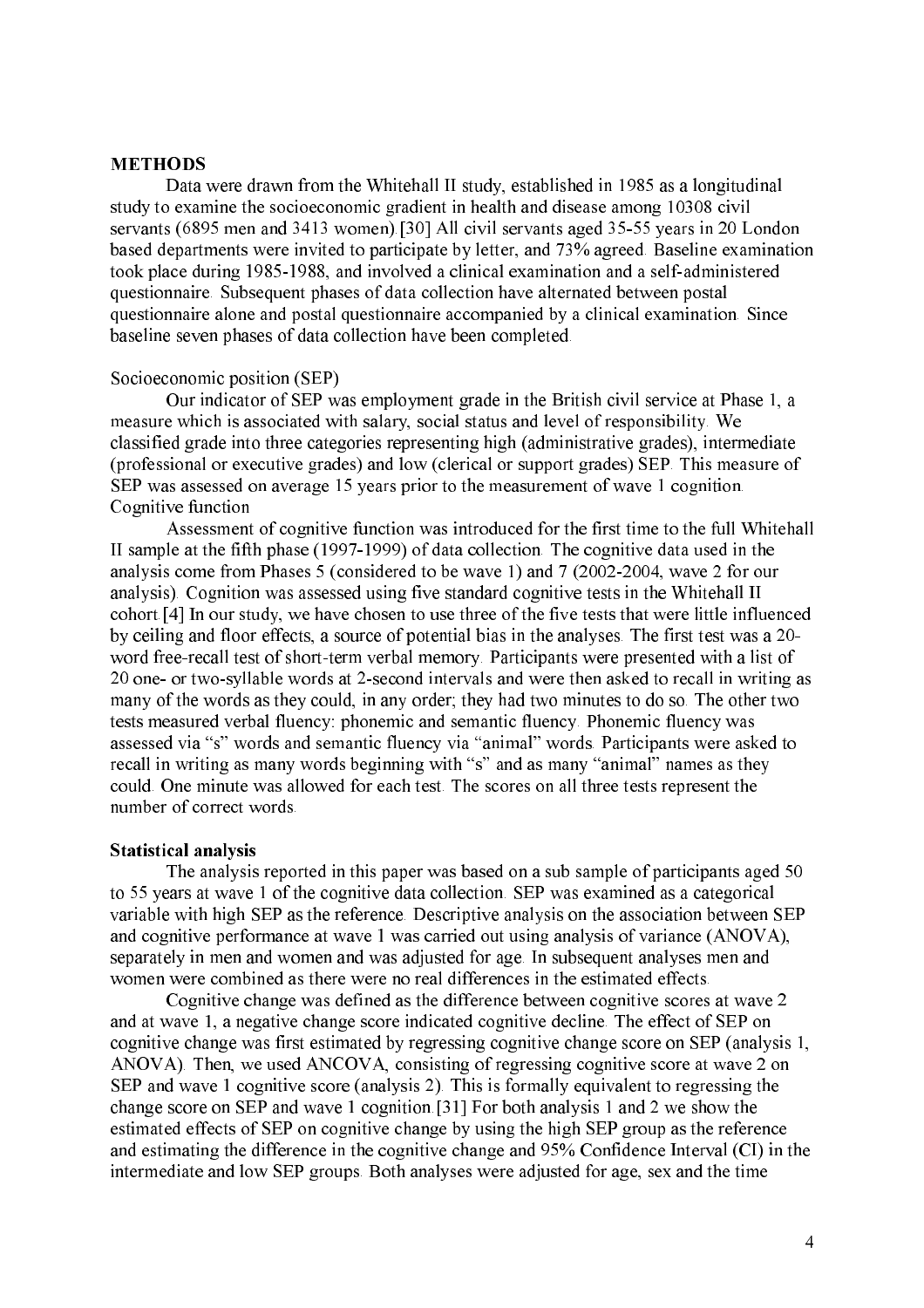between the two waves of cognitive measures that was on average 5.5 (range: 3.9-7.0) years. The ANCOVA also produced an estimate for the effect of wave 1 measure. This was the difference, at wave 2, between two individuals who had one unit difference on the observed wave 1 score.

In further analyses the ANCOVA estimates, where both wave 1 cognition and SEP are independent variables, were corrected for bias due to measurement error. Measures of cognition vary both due to day-to-day variations and error in the instrument used to assess cognition. Several methods have been developed to correct estimates for bias due to measurement error. Regression calibration is a widely used statistical method for adjusting point and interval estimates of effect obtained from regression models. We used *errors-in*variables regression that allows user-specified measurement error to correct bias in the regression estimates using the EIVREG command in STATA.[32] Measurement error is an inverse function of the reliability coefficient; the more the error, the less reliable is the measure. In our data we first used the test-retest reliability coefficient obtained from retesting a sub sample  $(N=556)$  of participants of the Whitehall II study at a three months interval. We extended these analyses by examining two further scenarios involving increasingly pessimistic assumptions about the severity of measurement error in order to reflect the fact that the magnitude of the correction in the estimated effects of SEP and wave 1 cognition depends on the magnitude of the measurement error.

The correction for bias corresponds to:

 $y = X^*B + e$ with  $X = X^* + U$ where **v** represents the vector of the cognitive score at wave 2.  $X^*$  represents the matrix of the

true value of the explanatory variables (age, sex, time between the both measures of cognitive function, wave 1 score and SEP) and  $X$  represents the matrix of the observed values. **B** is the vector of the parameters. The estimate  $\bf{b}$  of  $\bf{B}$  is obtained as following:

 $\mathbf{b} = \mathbf{A}^{-1} \mathbf{X}^{\mathrm{T}} \mathbf{v}$ where  $A = X<sup>T</sup>X - S$  $X<sup>T</sup>$  is the transpose of X, S is a diagonal matrix with elements  $N(1-r_i)s_i^2$ , where N is the number of observations,  $r_i$  is the user-specified reliability coefficient for the *i*th explanatory variable  $(0 \le r_i \le 1$  for the wave 1 score and  $r_i = 0$  for the all other variables) and  $s_i^2$  is the variance of the *i*th variable. In the simplest situation of a single explanatory variable, the corrected regression coefficient is just the observed regression coefficient divided by the reliability coefficient of the explanatory variable.

### **RESULTS**

Data on all measures were available on 1743 (1261 men and 482 women) participants, aged 50-55 years at wave 1. Table 1 presents the sample characteristics in men and women. There were few men in the low SEP group  $(4\%)$  and few women in the high SEP group (18%). The mean wave 1 memory score was a little over 7 words for men and women. In men, the mean score at wave 1 was more than 17 words (17.52 and 17.13) for both the verbal fluency tests. In women, the corresponding figure was 17.10 and 16.49 words, respectively.

#### SEP and cognitive performance at wave 1

Table 1 also shows the differences in cognitive scores at wave 1 between the three SEP groups with high SEP as the reference. In men, the low SEP group had an average memory score that was 1.83 words lower ( $p<0.001$ ) than the high SEP group. For phonemic and semantic fluency in men, the average differences between the high and low SEP groups were 5.65 ( $p \le 0.001$ ) and 5.33 ( $p \le 0.001$ ) words, respectively. The results for women were very similar and men and women have been combined in subsequent analyses.

## Comparison of the results obtained from the ANOVA and ANCOVA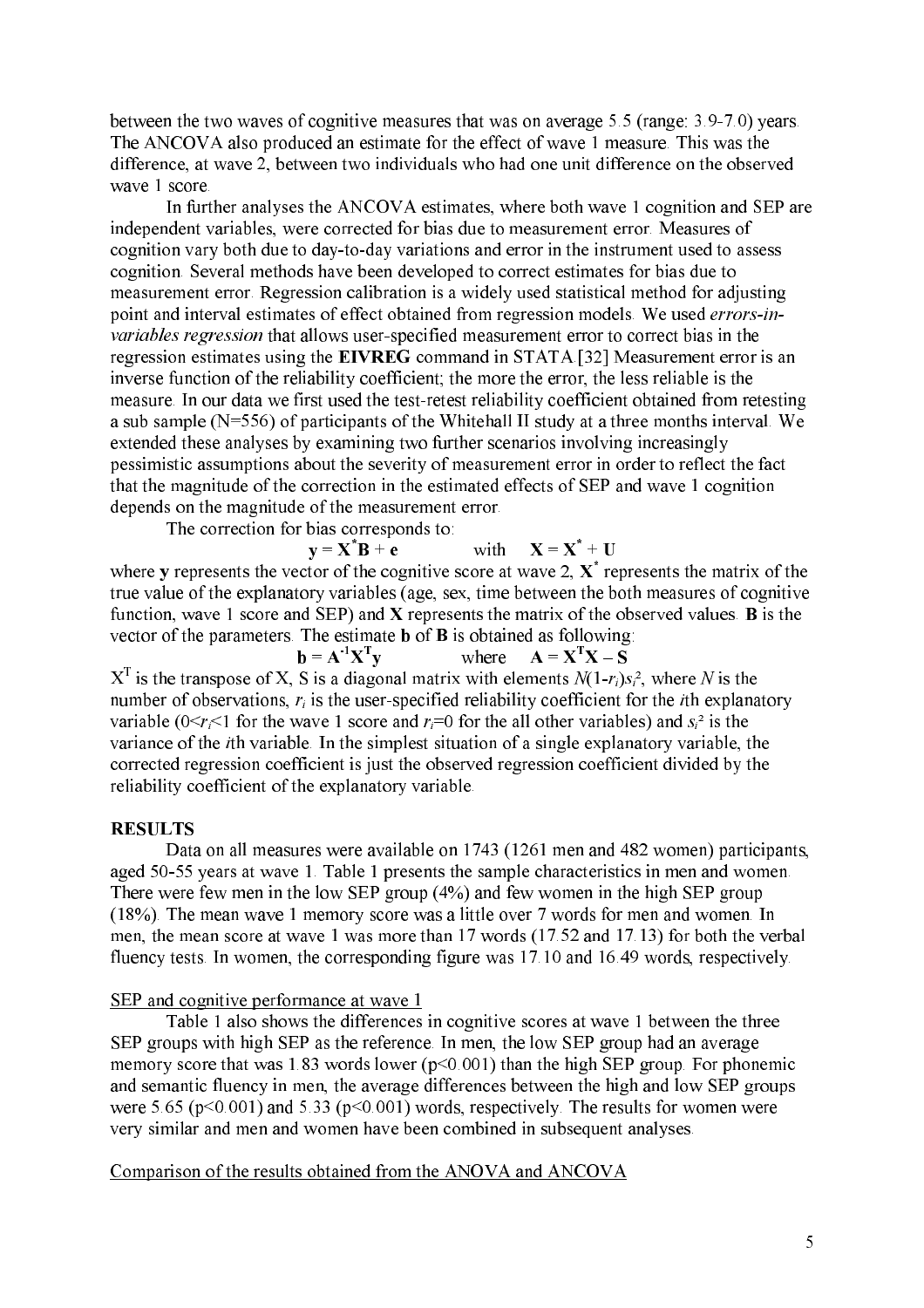Table 2 shows estimates of the effect of SEP on cognitive change between wave 1 and wave 2 using ANOVA and ANCOVA. The results of the ANOVA reveal no difference in cognitive change score between the SEP groups for the three cognitive tests. However, the ANCOVA shows SEP to predict cognitive change, the decline being greater in the low SEP group, for all three cognitive tests. For instance, compared to the high SEP group the average decline in memory in the low SEP group was greater by 1.18 words (95% confidence interval  $(CI) = 1.53, -0.83$ ). For phonemic and semantic fluency tests, this difference was estimated at -1.78 (95% CI=-2.31, -1.24) and -2.19 (95% CI=-2.69, -1.69) words.

The ANCOVA results also provide an estimate for the effect of the wave 1 cognitive score. These results show that one word difference in the memory score between two participants at wave 1 was associated with 0.45 word difference (95% CI = 0.40, 0.49) between them at wave 2. Similar results were obtained for all three tests, all coefficients were significantly lower than 1. This implies that two individuals with one unit difference on the observed wave 1 score will have a significantly smaller difference on the observed wave 2 score. There can be two possible explanations for this finding. The first is that those with high cognition decline more than those with poor cognition at wave 2. This is not plausible on the basis of what we know about cognitive ageing. An alternative, more likely explanation for the results is that measurement error in assessments of cognitive function [33] led to an attenuation of the estimated effect of wave 1 cognitive score on the wave 2 score[17 18]. Thus, it is important to consider correcting the estimates derived from ANCOVA, for measurement error.

Correction of the bias due to measurement error in the ANCOVA estimates

Table 3 presents the estimates for the effect of SEP on cognitive change, corrected for bias due to measurement error. The observed test-retest reliability for the memory test was 0.60 and those for phonemic and semantic fluency tests  $0.69$  and  $0.73$ , respectively. In the top third of the table the reliability of the cognitive test was set as the observed test-retest reliability and the estimates of the effect of SEP on cognitive change were corrected using this measure of reliability. The corrected estimates of memory show that at the observed reliability (0.60), SEP had a much weaker association with cognitive decline. However, the estimated effect of 1 unit difference in memory between two individuals at wave 1 translated to 0.77 word difference (95%  $CI=0.70, 0.84$ ) between them at wave 2. The middle and bottom panels of Table 3 show the results for two hypothetical reliability coefficients, i.e. two scenarios with increasing measurement error and decreasing reliability coefficients. For example, reliability at 0.50 for memory revealed no effect of SEP on cognitive decline and little evidence of regression to the mean. These findings demonstrate the importance of measurement error to estimates derived from ANCOVA.

#### **DISCUSSION**

We examined the effect of SEP on cognitive decline in midlife using two commonly used analytical strategies, analysis of variance and analysis of covariance – the first is unadjusted and the second adjusted for baseline cognitive score. In this observational cohort study these two approaches lead to different conclusions: the results of the ANOVA suggest no effect of SEP whereas those obtained using the ANCOVA without correction for measurement error suggest greater cognitive decline in the lower SEP groups. The discrepancy is a result of at least two factors. The first is that the estimates from these two approaches are based on different assumptions; the ANOVA provides an unconditional and the ANCOVA a *conditional* effect. In other words the ANCOVA results are conditional on observed baseline cognition being similar in the three SEP groups. A second source of difference in the two approaches is that the ANCOVA estimates are biased due to the inclusion of baseline cognitive function, which is measured with error, as an independent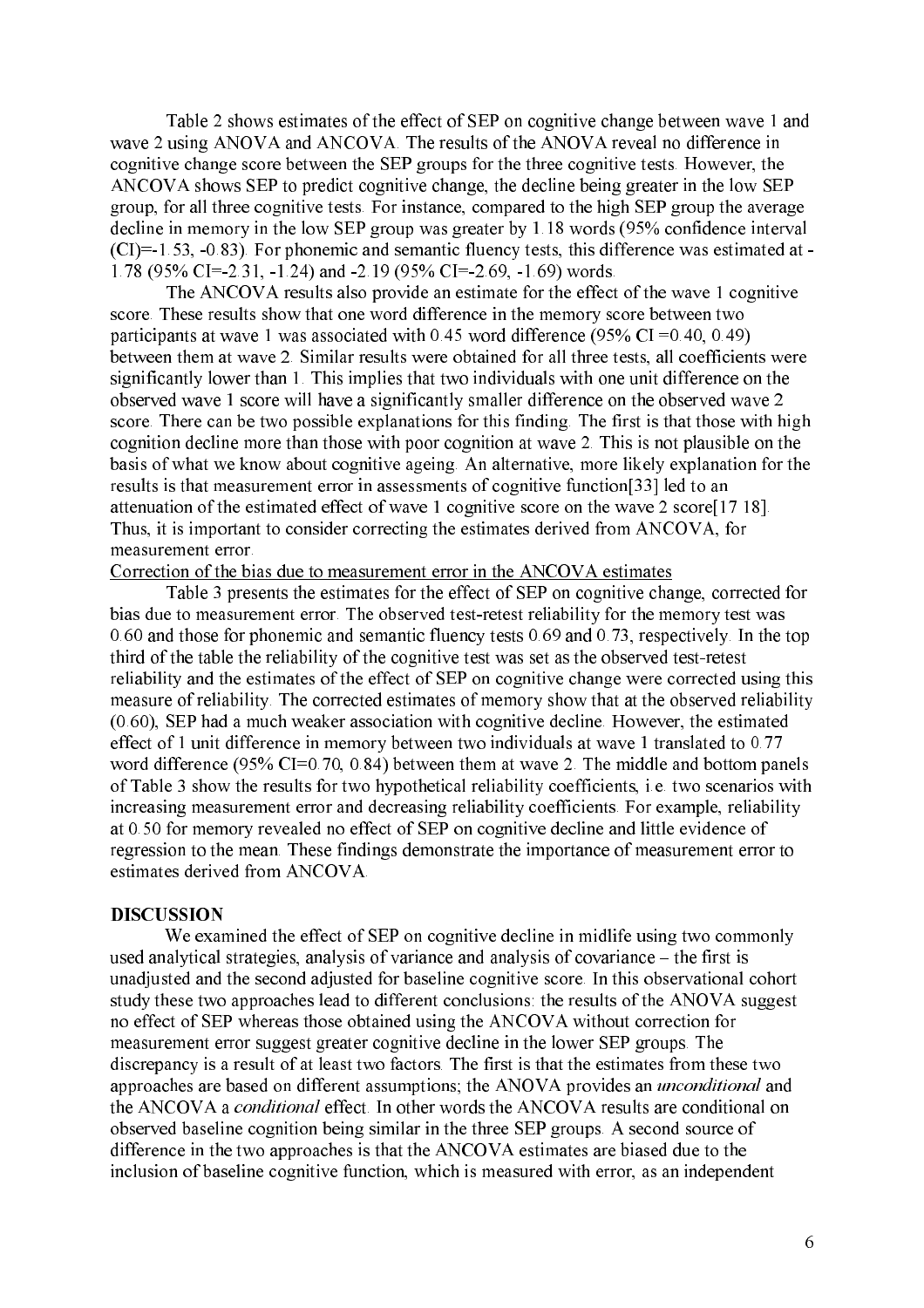variable. [19 20] We also demonstrate that the bias formula correction intended to correct for the influence of measurement error provides estimates that vary as a function of the size of the measurement error.

The discrepancy in the results between the ANOVA and the ANCOVA in observational studies was identified by Fred Lord and is known as the "Lord's paradox"[13] 14]. The ANCOVA results would apply to situations were there were no baseline differences in cognition in the SEP groups. However, this is an untenable assumption as our data clearly show SEP to be related to baseline cognitive performance; a fact also widely reported in the literature [1 2 3 4] Many observational studies on cognitive decline, irrespective of the predictor examined, are based on the ANCOVA approach [3 8 28 29 34 35] A recent literature review where 12 out of 14 studies concluded that education had some protective effect on cognitive decline. [34] Out of these 12 studies, 8 studies adjusted for baseline cognitive score and did not take measurement error into account [5 6 26 27 36 37 38 39] However, as highlighted by Glymour and colleagues, [19] one study that initially suggested education to be associated with greater cognitive decline using data from 2-waves and ANCOVA without corrections for measurement error, [26] later incorporated a third repeat measure of cognitive function to the analysis and found no effect of education on cognitive decline [40]

The results from the ANCOVA model provide estimates for the effect of SEP and the wave 1 cognitive measure as both are included as independent variables in the model. We use both these estimates to show that the uncorrected ANCOVA may not be reliable; the coefficient for the effect of wave 1 cognitive score on wave 2 cognitive score suggests that two individuals with one unit difference in their scores at baseline have a smaller difference at wave 2. There are two possible interpretations of this observation. The first is that higher scores at baseline predict lower scores at follow-up and vice versa. In other words, cognitive decline is stronger in individuals with better baseline cognitive function. This is not consistent with conclusions of previous studies, [11 27] and difficult to reconcile with the results for SEP obtained from the same model. We could speculate that participants who perceive themselves to have impaired performance at baseline work especially hard to improve cognitive score during the testing interval, while those who perceive themselves to perform well at baseline spend the testing interval avoiding all cognitive challenges and thus their true cognitive score declines. However, it is much more likely that these results are simply affected by measurement error which leads to "regression to the mean", [17 18] the tendency of observations that are extreme by chance to move closer to the mean when repeated, due to measurement error. In general terms, the greater the measurement error the greater is the inflation for the estimated effect of the predictor and the greater the attenuation in the estimated effect of the baseline measure [19 20] Cognitive function is measured with error<sup>[33]</sup>, and given the association between SEP and baseline cognition. ANCOVA is clearly not suitable for the analysis of cognitive change in observational studies.

The bias due to measurement error in the estimates obtained from ANCOVA can be corrected [20 24 25] As expected, this correction reduced the estimated effect of SEP and increased the impact of the baseline cognition on cognition at follow-up. Our results show that the estimates from the corrected model depend on the size of the measurement error of the tests. Increasingly pessimistic assumptions about the magnitude of measurement error lead to larger corrections of the effect estimate, so that under the assumption of high levels of measurement error (corresponds to decreasing reliability in Tables 3) the corrected effect estimate of SEP on cognitive decline decreases and then reverses sign compared to the uncorrected effect estimate. The estimates of the reliability obtained in our study for each test are close to those found in other studies [41 42] and with the observed estimates there is little influence of SEP on cognitive decline. However, we cannot rule out the possibility that the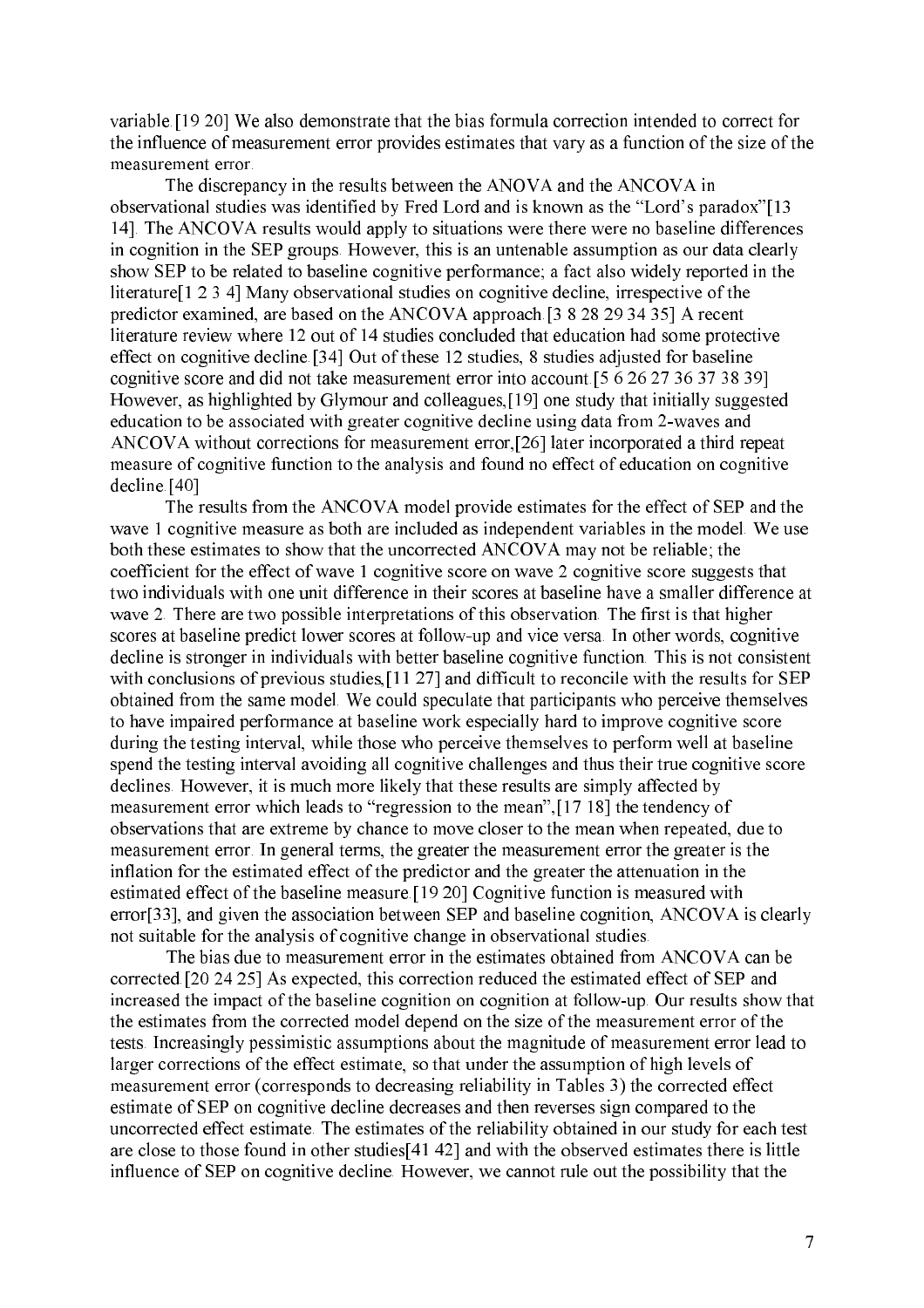observed reliability is overestimated as the corrected wave 1 effects continue to show the presence of regression to the mean. For cognition, the measurement error is made up of errors specific to the measure but also to within-subject variability due to, for instance, health of the participant fluctuating over time. On the other hand, our second scenario is perhaps too pessimistic regarding the magnitude of the measurement error. The coefficient for wave 1 in the corrected model (reliability 0.40) indicates an increase in variance at wave 2. However, an examination of the variances associated with the observed data (not shown but available from authors) shows no such increase. Therefore, this second scenario might represent an over correction.

#### **CONCLUSION& RECOMMENDATIONS**

Glymour et al. have recently argued against adjustment for baseline health status in the analysis of change in health[19] and proposed the use of causal diagrams to determine whether or not to adjust for the baseline measure of health. We add to this point of view in this paper by narrowing the focus to a comparison between the estimates obtained from the ANOVA and the ANCOVA, particularly for analysis of change using data from 2 waves, drawn from an observational study. We recommend caution when using ANCOVA, or adjustment for baseline, in observational data. As a first step, it is judicious to examine the estimates of both the ANOVA and the ANCOVA, when analysing change using two waves of data. Inconsistency between the results from the two analyses, one adjusted and the other unadjusted for baseline, ought to be taken as a warning sign. ANCOVA includes both the exposure and the wave 1 outcome as independent variables and we recommend that estimates for both these measures be examined when interpreting the results for the effect of the exposure. Finally, we caution against a simple correction of the ANCOVA estimates using the observed test-retest reliability to take account of the bias due to measurement error. Here again, it is advisable to examine the corrected estimates for both the exposure and the wave 1 outcome measure. When all these factors are taken into account, our results suggest no effect of SEP on cognitive decline in midlife.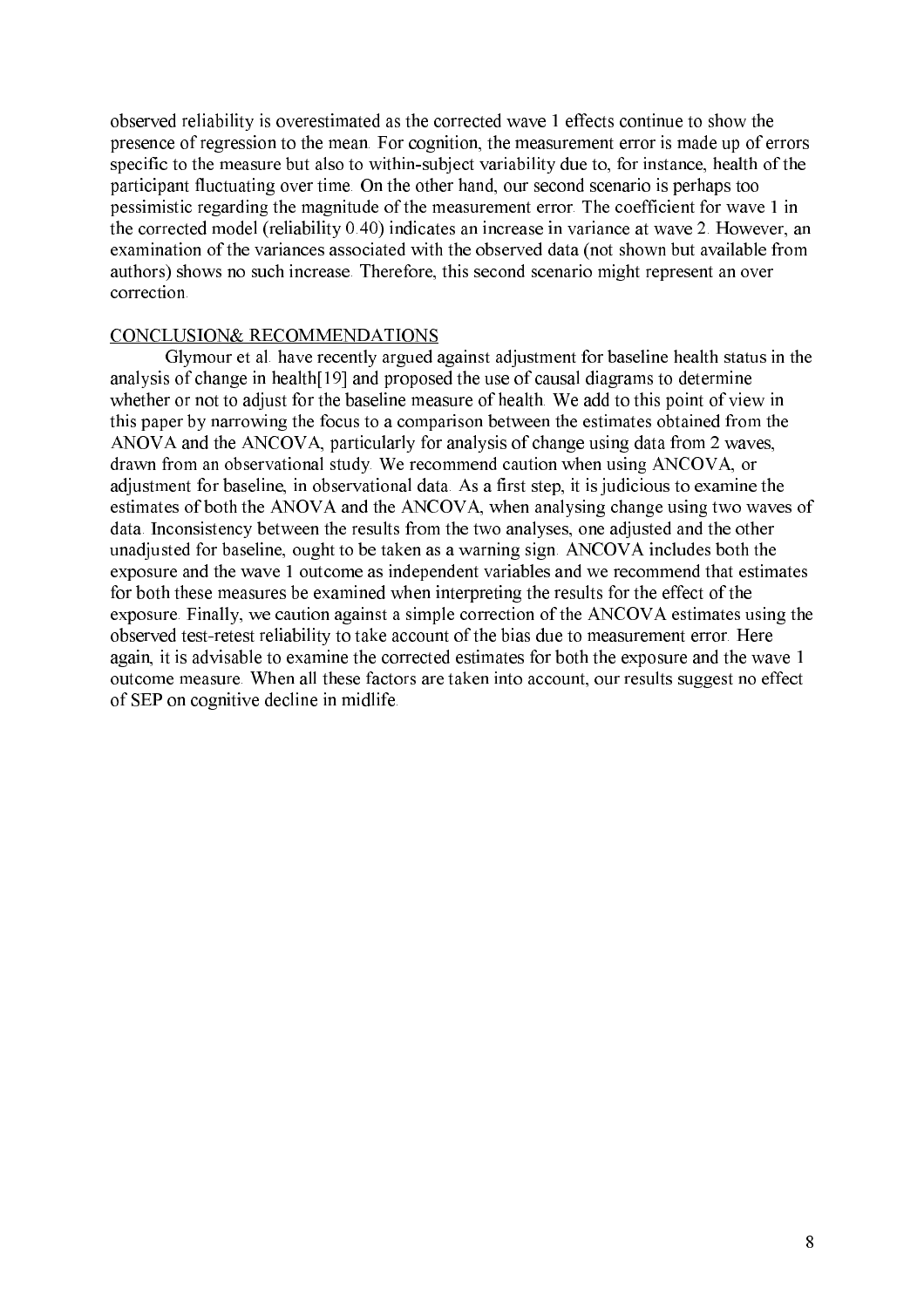# **ACKNOWLEDGEMENTS**

AS-M is supported by a "European Young Investigator Award" from the European Science Foundation. MK and JV are supported by the Academy of Finland (projects #117604, #124271, #124322 and #129264), MM is supported by an MRC research professorship and MJS is supported by the British Heart Foundation. The Whitehall II study has been supported by grants from the British Medical Research Council (MRC); the British Heart Foundation; the British Health and Safety Executive; the British Department of Health; the National Heart, Lung, and Blood Institute (grant HL36310); the National Institute on Aging (grant AG13196); the Agency for Health Care Policy and Research (grant HS06516); and the John D. and Catherine T. MacArthur Foundation Research Networks on Successful Midlife Development and Socioeconomic Status and Health.

We thank all of the participating civil service departments and their welfare, personnel, and establishment officers; the British Occupational Health and Safety Agency; the British Council of Civil Service Unions; all participating civil servants in the Whitehall II study; and all members of the Whitehall II study team.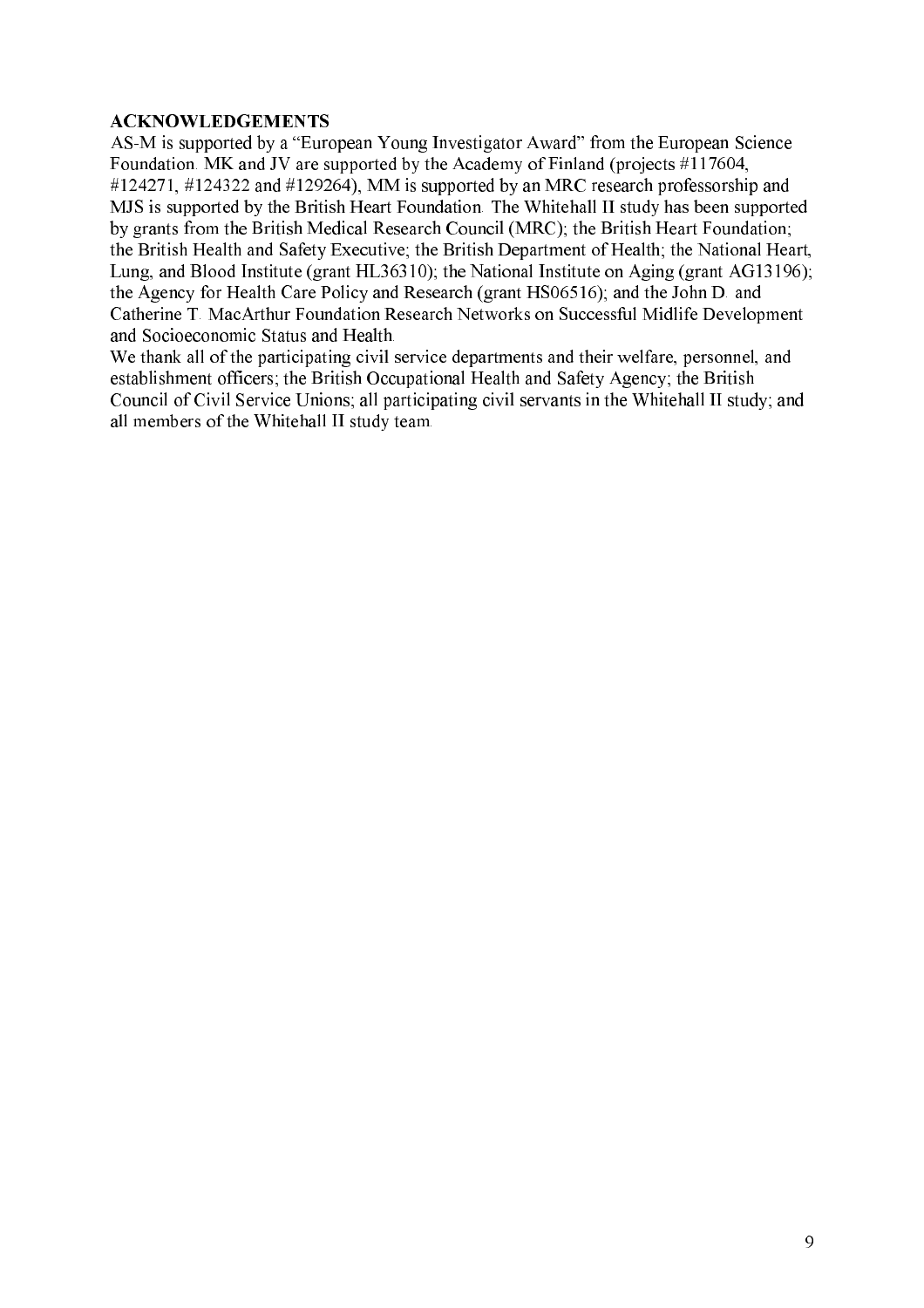# What this paper adds

# What is already known on this subject?

Analysis of change using data from two waves of an observation study often provide different results depending on whether or not they are adjusted for the baseline measure.

Adjustment for the baseline measure provides results that are conditional on observed health measure being similar in the different exposure groups.

# What does this study add?

We compared analysis adjusted and unadjusted for the baseline measure and showed that adjustment for baseline could be misleading as the exposure is often associated with the baseline measure in observational studies.

A further source of error in the estimates from the adjusted models is measurement error in the health measure; correction for this error does not provide a satisfactory solution and we recommend the use of unadjusted models.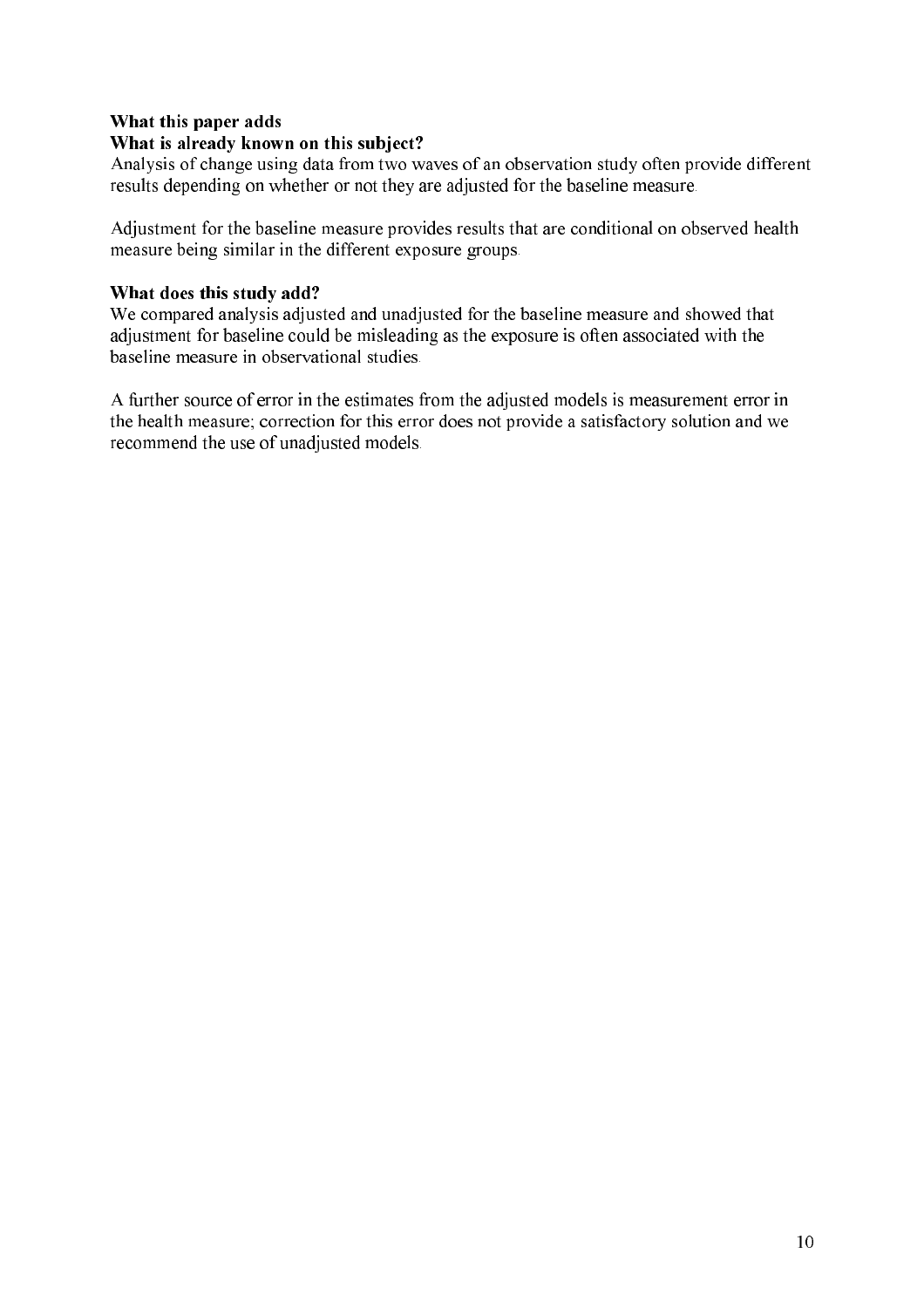| Sex                                             |                                                                                                                                                     |         | Memory<br>$(0-20)$ |         | Phonemic fluency<br>$(1-35)$ |         | <b>Semantic fluency</b><br>$(1-35)$ |  |
|-------------------------------------------------|-----------------------------------------------------------------------------------------------------------------------------------------------------|---------|--------------------|---------|------------------------------|---------|-------------------------------------|--|
|                                                 | Mean (SD)                                                                                                                                           |         | 7.15(2.23)         |         | 17.52(4.17)                  |         | 17.13(3.82)                         |  |
|                                                 | <b>SEP</b>                                                                                                                                          | β       | 95% CI             | $\beta$ | 95% CI                       | $\beta$ | 95% CI                              |  |
| Men<br>$(N=1261)$                               | High $(N=507)$                                                                                                                                      | ref     |                    | ref     |                              | ref     |                                     |  |
|                                                 | Intermediate (N=698)                                                                                                                                | $-0.64$ | $-0.89, -0.39$     | $-2.05$ | $-2.50, -1.59$               | $-1.35$ | $-1.77, -0.93$                      |  |
|                                                 | Low $(N=56)$                                                                                                                                        | $-1.83$ | $-2.44, -1.23$     | $-5.65$ | $-6.74, -4.56$               | $-5.33$ | $-6.33, -4.32$                      |  |
|                                                 | Age at wave 1                                                                                                                                       | $-0.05$ | $-0.12, 0.02$      | $-0.15$ | $-0.28, -0.03$               | $-0.22$ | $-0.34, -0.11$                      |  |
|                                                 | Mean (SD)                                                                                                                                           |         | 7.18(2.58)         |         | 17.10(4.46)                  |         | 16.49(4.33)                         |  |
|                                                 | <b>SEP</b>                                                                                                                                          | $\beta$ | 95% CI             | $\beta$ | 95% CI                       | $\beta$ | 95% CI                              |  |
| Women<br>$(N=482)$                              | High $(N=86)$                                                                                                                                       | ref     |                    | ref     |                              | ref     |                                     |  |
|                                                 | Intermediate $(N=227)$                                                                                                                              | $-0.62$ | $-1.24, 0.00$      | $-2.79$ | $-3.80, -1.77$               | $-2.66$ | $-3.59, -1.72$                      |  |
|                                                 | Low $(N=169)$                                                                                                                                       | $-1.74$ | $-2.39, -1.09$     | $-5.19$ | $-6.26, -4.13$               | $-5.97$ | $-6.95, -5.00$                      |  |
|                                                 | Age at wave 1                                                                                                                                       | $-0.15$ | $-0.27, -0.02$     | $-0.06$ | $-0.26, 0.14$                | $-0.14$ | $-0.32, 0.05$                       |  |
| SD Standard Deviation<br>CI Confidence Interval | B difference in cognitive scores between the three SEP groups with high SEP as the reference. Negative coefficient indicates lower cognitive score. |         |                    |         |                              |         |                                     |  |

Cognitive tests in the three SEP groups at wave 1 (1997-99).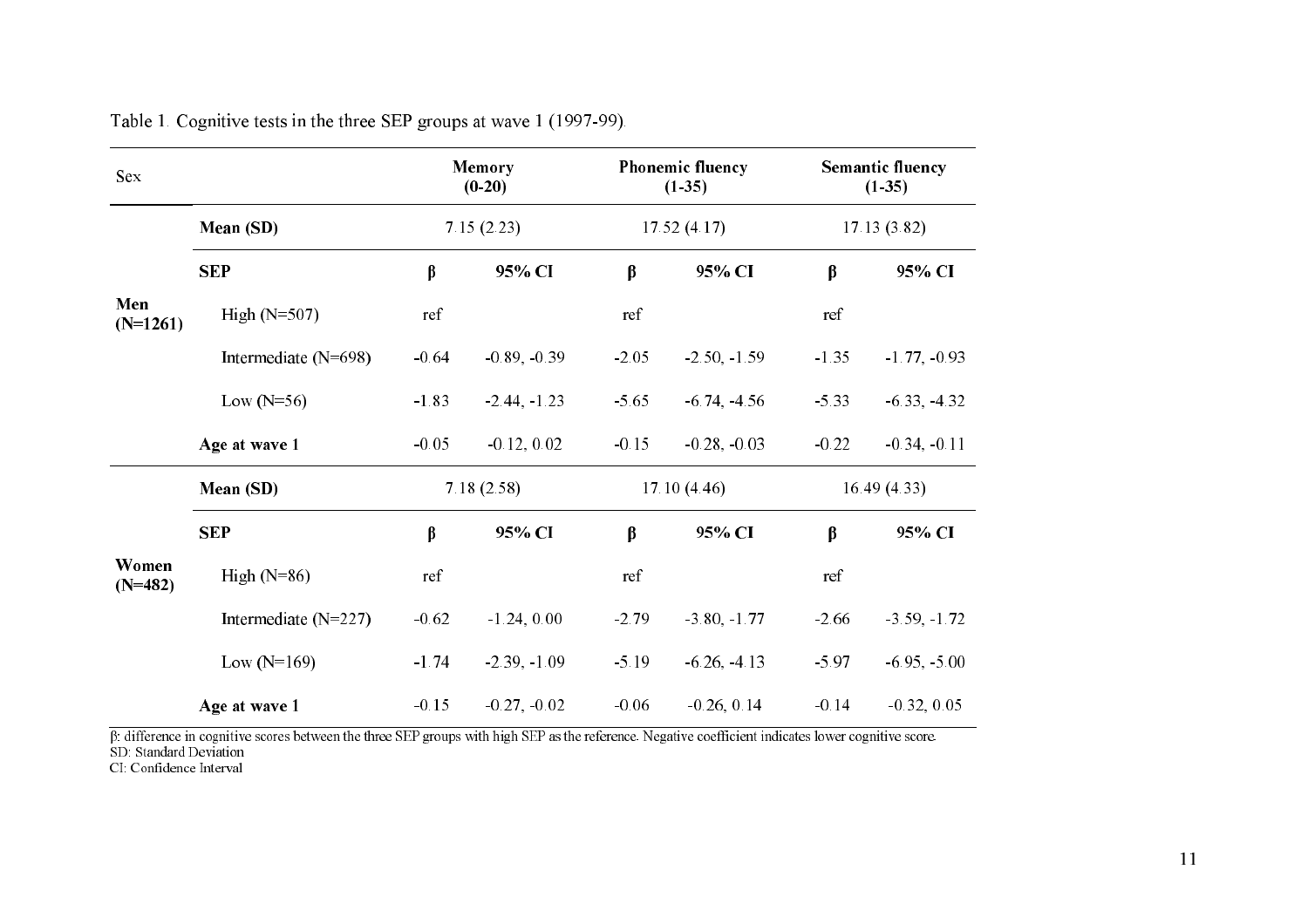|                            |                            |         | <b>ANOVA</b>  |         | <b>ANCOVA</b>  |
|----------------------------|----------------------------|---------|---------------|---------|----------------|
| Cognitive tests<br>(Range) |                            | $\beta$ | 95% CI        | β       | 95% CI         |
|                            | <b>SEP</b>                 |         |               |         |                |
| Memory $(0-20)$            | High                       | ref     |               | ref     |                |
|                            | Intermediate               | $-0.09$ | $-0.34, 0.16$ | $-0.45$ | $-0.66, -0.23$ |
|                            | Low                        | $-0.18$ | $-0.59, 0.22$ | $-1.18$ | $-1.53, -0.83$ |
|                            | Memory at wave 1           |         |               | 0.45    | 0.40, 0.49     |
|                            | <b>SEP</b>                 |         |               |         |                |
| Phonemic                   | High                       | ref     |               | ref     |                |
| fluency $(1-35)$           | Intermediate               | 0.29    | $-0.07, 0.64$ | $-0.62$ | $-0.95, -0.30$ |
|                            | Low                        | 0.34    | $-0.24, 0.91$ | $-1.78$ | $-2.31, -1.24$ |
|                            | Phonemic fluency at wave 1 |         |               | 0.58    | 0.55, 0.62     |
|                            | <b>SEP</b>                 |         |               |         |                |
| Semantic                   | High                       | ref     |               | ref     |                |
| fluency $(1-35)$           | Intermediate               | 0.02    | $-0.31, 0.35$ | $-0.67$ | $-0.95, -0.37$ |
|                            | Low                        | 0.09    | $-0.45, 0.63$ | $-2.19$ | $-2.69, -1.69$ |
|                            | Semantic fluency at wave 1 |         |               | 0.57    | 0.53, 0.60     |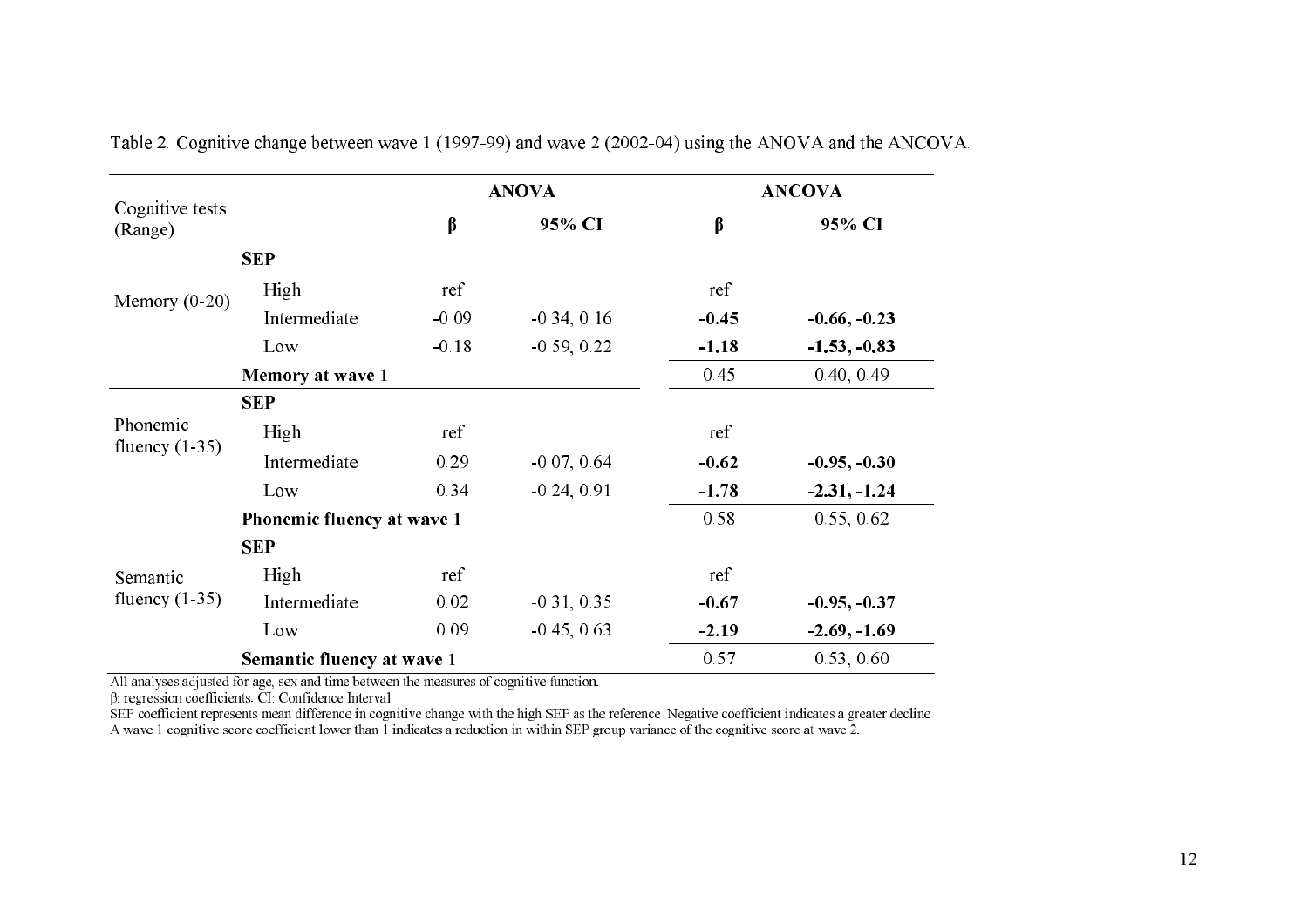| $\boldsymbol{\rho}$<br>$0.60^{\dagger}$                                                                                                | $\beta$<br>$\boldsymbol{0}$<br>$-0.24$ | 95% CI         | $\rho$           | $\beta$<br>$\boldsymbol{0}$                                                                                            | 95% CI        | $\mathbf P$      | $\beta$                                                                                                                                              | 95% CI                                                                                                                                                                   |
|----------------------------------------------------------------------------------------------------------------------------------------|----------------------------------------|----------------|------------------|------------------------------------------------------------------------------------------------------------------------|---------------|------------------|------------------------------------------------------------------------------------------------------------------------------------------------------|--------------------------------------------------------------------------------------------------------------------------------------------------------------------------|
|                                                                                                                                        |                                        |                |                  |                                                                                                                        |               |                  |                                                                                                                                                      |                                                                                                                                                                          |
|                                                                                                                                        |                                        |                |                  |                                                                                                                        |               |                  |                                                                                                                                                      |                                                                                                                                                                          |
|                                                                                                                                        |                                        |                |                  |                                                                                                                        |               |                  | $\boldsymbol{0}$                                                                                                                                     |                                                                                                                                                                          |
|                                                                                                                                        |                                        | $-0.43, -0.04$ | $0.69^{\dagger}$ | $0.07\,$                                                                                                               | $-0.20, 0.35$ | $0.73^{\dagger}$ | $-0.25$                                                                                                                                              | $-0.50, -0.01$                                                                                                                                                           |
|                                                                                                                                        | $-0.59$                                | $-0.93, -0.26$ |                  | $-0.16$                                                                                                                | $-0.63, 0.31$ |                  | $-0.80$                                                                                                                                              | $-1.26, -0.34$                                                                                                                                                           |
|                                                                                                                                        | 0.77                                   | 0.70, 0.84     |                  | 0.90                                                                                                                   | 0.86, 0.95    |                  | 0.83                                                                                                                                                 | 0.79, 0.88                                                                                                                                                               |
|                                                                                                                                        |                                        |                |                  |                                                                                                                        |               |                  |                                                                                                                                                      |                                                                                                                                                                          |
|                                                                                                                                        | $\boldsymbol{0}$                       |                |                  | $\boldsymbol{0}$                                                                                                       |               |                  | $\boldsymbol{0}$                                                                                                                                     |                                                                                                                                                                          |
|                                                                                                                                        | $-0.13$                                | $-0.31, 0.06$  | 0.65             | 0.22                                                                                                                   | $-0.04, 0.48$ | 0.70             | $-0.18$                                                                                                                                              | $-0.42, 0.07$                                                                                                                                                            |
|                                                                                                                                        | $-0.29$                                | $-0.61, 0.04$  |                  | 0.19                                                                                                                   | $-0.26, 0.64$ |                  | $-0.56$                                                                                                                                              | $-1.01, -0.11$                                                                                                                                                           |
|                                                                                                                                        | 0.94                                   | 0.87, 1.02     |                  | 0.97                                                                                                                   | 0.93, 1.02    |                  | $0.88\,$                                                                                                                                             | 0.836, 0.92                                                                                                                                                              |
|                                                                                                                                        |                                        |                |                  |                                                                                                                        |               |                  |                                                                                                                                                      |                                                                                                                                                                          |
|                                                                                                                                        | $\boldsymbol{0}$                       |                |                  | $\boldsymbol{0}$                                                                                                       |               |                  | $\boldsymbol{0}$                                                                                                                                     |                                                                                                                                                                          |
|                                                                                                                                        | 0.05                                   | $-0.12, 0.22$  | 0.60             | 0.45                                                                                                                   | 0.21, 0.69    | 0.60             | 0.13                                                                                                                                                 | $-0.08, 0.35$                                                                                                                                                            |
|                                                                                                                                        | 0.20                                   | 0.11, 0.50     |                  | 0.71                                                                                                                   | 0.28, 1.13    |                  | 0.47                                                                                                                                                 | 0.07, 0.88                                                                                                                                                               |
|                                                                                                                                        | 1.21                                   | 1.13, 1.30     |                  | 1.07                                                                                                                   | 1.03, 1.12    |                  | 1.07                                                                                                                                                 | 1.03, 1.12                                                                                                                                                               |
| A wave 1 cognitive score coefficient lower than 1 indicates a reduction in within SEP group variance of the cognitive score at wave 2. | 0.50<br>0.40                           |                |                  | $\rho$ Test retest reliability $\frac{1}{\rho}$ Test-Retest Reliability estimated in 556 participants of Whitehall II. |               |                  | SEP coefficient represents mean difference of cognitive change with the high SEP as the reference. Negative coefficient indicates a greater decline. | All analyses adjusted for age, sex and time between the measures of cognitive function. $\beta$ regression coefficients from the <i>Errors-in-variables regression</i> . |

rrecting bias due to measurement error in the ANCOVA estimates of difference in cognitive change based on observed reliability (top panel) and two hypothesized reliability estimates (middle and bottom panels).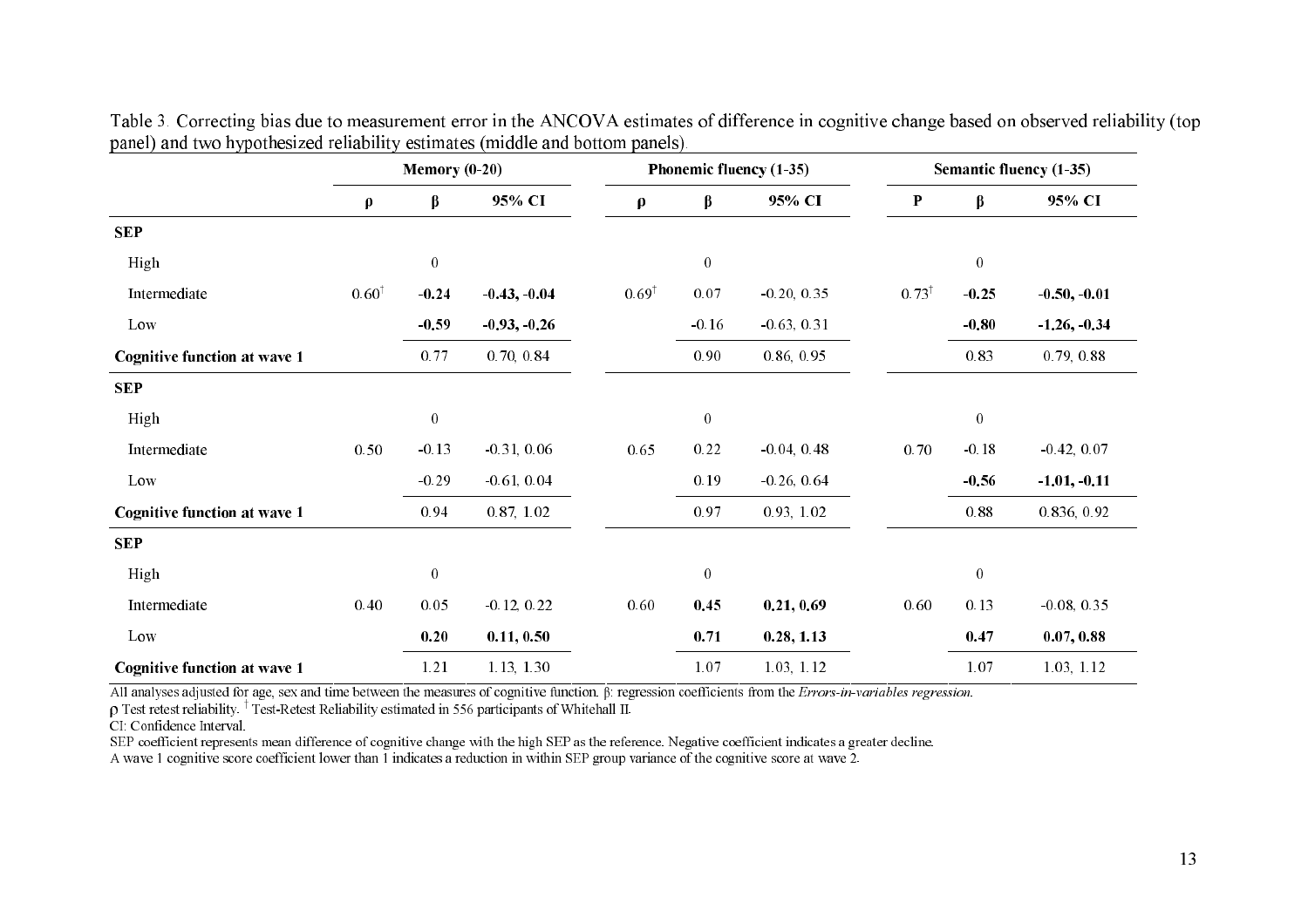#### References

- 1 Dartigues JF, Gagnon M, Letenneur L, et al. Principal lifetime occupation and cognitive impairment in a French elderly cohort (Paquid). Am J Epidemiol. 1992;135:981-8.
- 2 Gallacher JE, Elwood PC, Hopkinson C, et al. Cognitive function in the Caerphilly study: associations with age social class, education and mood. Eur J Epidemiol. 1999;15 161-9
- 3 Lee S, Buring JE, Cook NR, et al. The relation of education and income to cognitive function among professional women. Neuroepidemiology. 2006;26:93-101.
- 4 Singh-Manoux A, Richards M, Marmot M. Socioeconomic position across the lifecourse: how does it relate to cognitive function in mid-life? Ann Epidemiol. 2005;15:572-8.
- 5 Albert MS, Jones K, Savage CR, et al. Predictors of cognitive change in older persons: MacArthur studies of successful aging *Psychol Aging*. 1995;10:578-89.
- 6 Evans DA, Beckett LA, Albert MS, et al. Level of education and change in cognitive function in a community population of older persons. Ann Epidemiol. 1993;3:71-7.
- 7 Jacqmin-Gadda H, Fabrigoule C, Commenges D, et al. A 5-year longitudinal study of the Mini-Mental State Examination in normal aging. Am J Epidemiol. 1997;145:498-506.
- 8 Koster A, Penninx BW, Bosma H, et al. Socioeconomic differences in cognitive decline and the role of biomedical factors. Ann Epidemiol. 2005;15:564-71.
- Stern Y, Gurland B, Tatemichi TK, et al. Influence of education and occupation on the incidence of Alzheimer's disease. JAMA. 1994;271:1004-10.
- 10 Kivipelto M, Ngandu T, Laatikainen T, et al. Risk score for the prediction of dementia risk in 20 years among middle aged people: a longitudinal, population-based study. Lancet Neurol. 2006;5:735-41.
- 11 Lyketsos CG, Chen LS, Anthony JC. Cognitive decline in adulthood: an 11.5-year follow-up of the Baltimore Epidemiologic Catchment Area study. Am J Psychiatry. 1999; 156: 58-65
- 12 Clarke PS. Causal analysis of individual change using the difference score. Epidemiology. 2004;15:414-21.
- 13 Lord FM. A paradox in the interpretation of group comparisons. Psychol Bull. 1967; 68 304-5.
- 14 Lord FM. Statistical adjustments when comparing preexisting groups. Psychol Bull. 1969; 72: 336-7.
- 15 Holland PW, Rubin DB. On Lord's Paradox. In: Wainer H, Messick S, editors. Principals of Modern Psychological Measurement Hillsdale, NJ: Lawrence Erlbaum Associates, 1983. p. 3-25.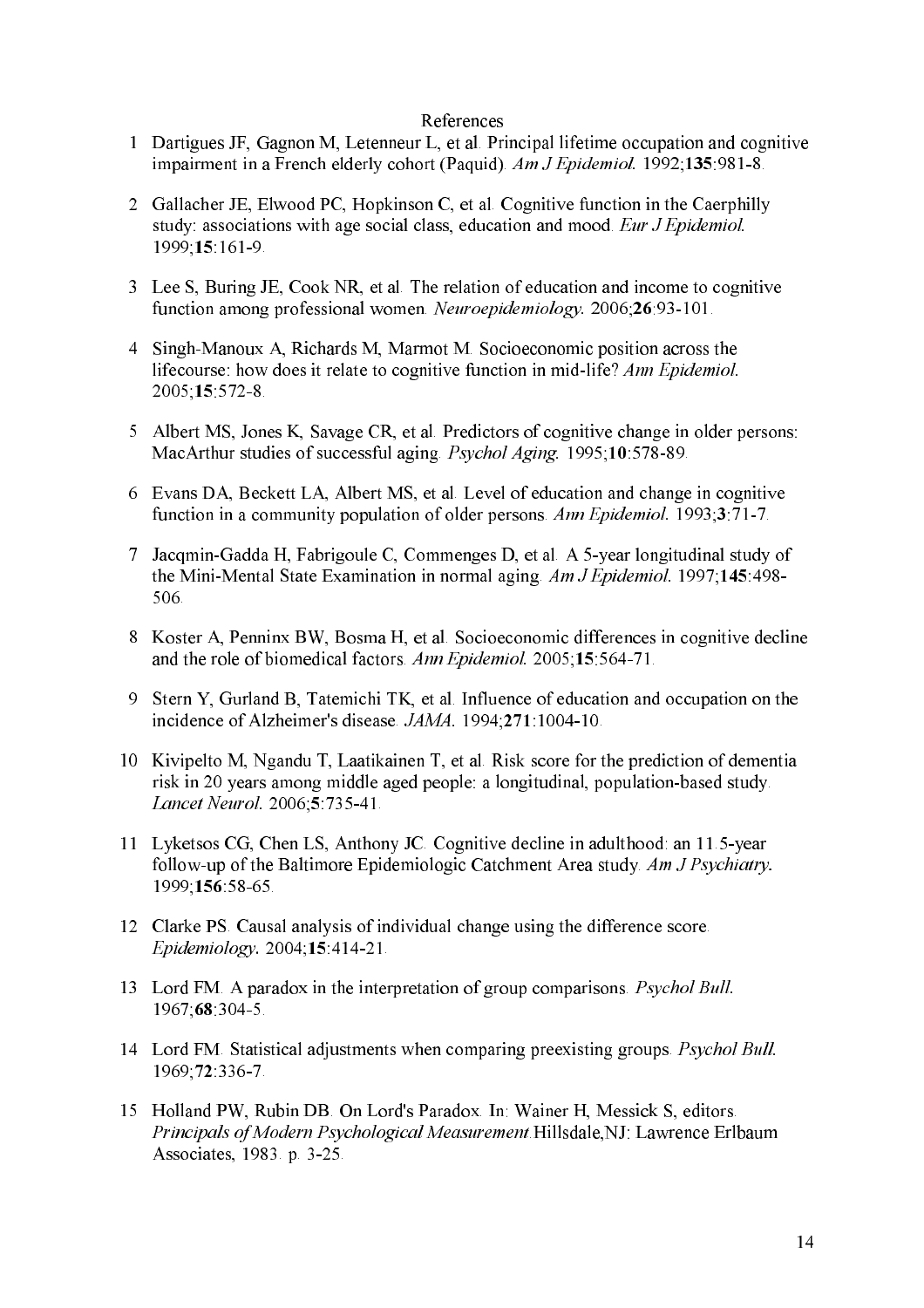- 16 Wainer H, Brown LM. Two statistical paradoxes in the interpretation of group differences: illustrated with medical school admission and licensing data. American Statistician. 2004;58:117-23.
- 17 Fitzmaurice G. Regression to the mean. *Nutrition*. 2000;16:80-1.
- 18 Barnett AG, van der Pols JC, Dobson AJ. Regression to the mean: what it is and how to deal with it. Int J Epidemiol.  $2005$ ;  $34$ :  $215-20$ .
- 19 Glymour MM, Weuve J, Berkman LF, et al. When is baseline adjustment useful in analyses of change? An example with education and cognitive change. Am J Epidemiol. 2005;162:267-78
- 20 Yanez ND, III, Kronmal RA, Shemanski LR. The effects of measurement error in response variables and tests of association of explanatory variables in change models. Stat Med. 1998;17:2597-606.
- 21 Fox J. Applied regression analysis, linear models, and related methods. London: SAGE Publications, 1997.
- 22 Van Breukelen GJ. ANCOVA versus change from baseline: more power in randomized studies, more bias in nonrandomized studies [corrected] J Clin Epidemiol. 2006;59:920- $\overline{5}$
- 23 Senn S. Change from baseline and analysis of covariance revisited. Stat Med. 2006;25:4334-44.
- 24 Yanez ND, III, Kronmal RA, Shemanski LR, et al. A regression model for longitudinal change in the presence of measurement error. Ann Epidemiol. 2002;12:34-8.
- 25 Carroll RJ. Covariance analysis in generalized linear measurement error models. Stat Med. 1989;8 1075-93.
- 26 Christensen H, Korten AE, Jorm AF, et al. Education and decline in cognitive performance: compensatory but not protective. Int J Geriatr Psychiatry. 1997;12:323- $30<sub>1</sub>$
- 27 Farmer ME, Kittner SJ, Rae DS, et al. Education and change in cognitive function. The Epidemiologic Catchment Area Study Ann Epidemiol. 1995;5:1-7.
- 28 Richards M, Shipley B, Fuhrer R, et al. Cognitive ability in childhood and cognitive decline in mid-life: longitudinal birth cohort study. BMJ. 2004;328:552.
- 29 Richards M, Hardy R, Wadsworth ME. Alcohol consumption and midlife cognitive change in the British 1946 birth cohort study. *Alcohol Alcohol.* 2005;40:112-7.
- 30 Marmot MG, Smith GD, Stansfeld S, et al. Health inequalities among British civil servants: the Whitehall II study. Lancet. 1991;337:1387-93.
- 31 Laird N. Further comparative analyses of pre-test post-test research designs. The American Statistician. 1983;37:329-30.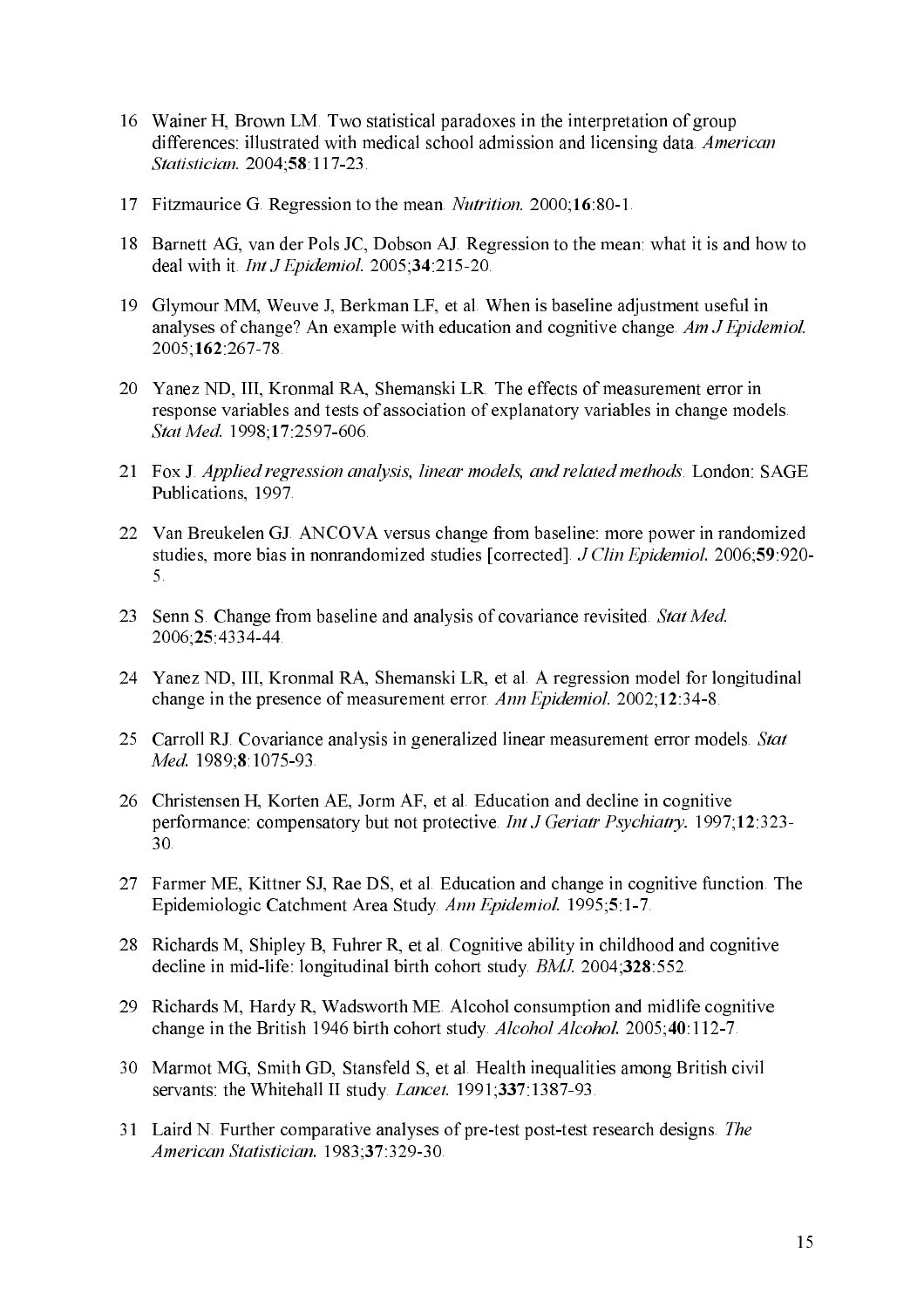- 32 Stata Statistical Software: Release 9. [computer program]. College Station, TX: StataCorp LP; 2005.
- 33 Lezak MD. Neuropsychological assessment. New York: Oxford University Press, 1995.
- 34 Anstey K, Christensen H. Education, activity, health, blood pressure and apolipoprotein E as predictors of cognitive change in old age: a review. *Gerontology*. 2000;46:163-77.
- 35 Richards M, Jarvis MJ, Thompson N, et al. Cigarette smoking and cognitive decline in midlife: evidence from a prospective birth cohort study. Am J Public Health. 2003;93:994-8
- 36 Arbuckle TY, Maag U, Pushkar D, et al. Individual differences in trajectory of intellectual development over 45 years of adulthood. Psychol Aging. 1998;13:663-75.
- 37 Butler SM, Ashford JW, Snowdon DA. Age, education, and changes in the Mini-Mental State Exam scores of older women: findings from the Nun Study. J Am Geriatr Soc. 1996;44:675-81.
- 38 Schaie KW. The hazards of cognitive aging. Gerontologist. 1989;29:484-93.
- 39 Shichita K, Hatano S, Ohashi Y, et al. Memory changes in the Benton Visual Retention Test between ages 70 and 75. J Gerontol. 1986;41:385-6.
- 40 Christensen H, Hofer SM, Mackinnon AJ, et al. Age is no kinder to the better educated: absence of an association investigated using latent growth techniques in a community sample. Psychol Med. 2001;31:15-28.
- 41 Harrison JE, Buxton P, Husain M, et al. Short test of semantic and phonological fluency: normal performance, validity and test-retest reliability. Br J Clin Psychol. 2000;39 181-91
- 42 Lemay S, Bedard MA, Rouleau I, et al. Practice effect and test-retest reliability of attentional and executive tests in middle-aged to elderly subjects. Clin Neuropsychol. 2004;18:284-302.